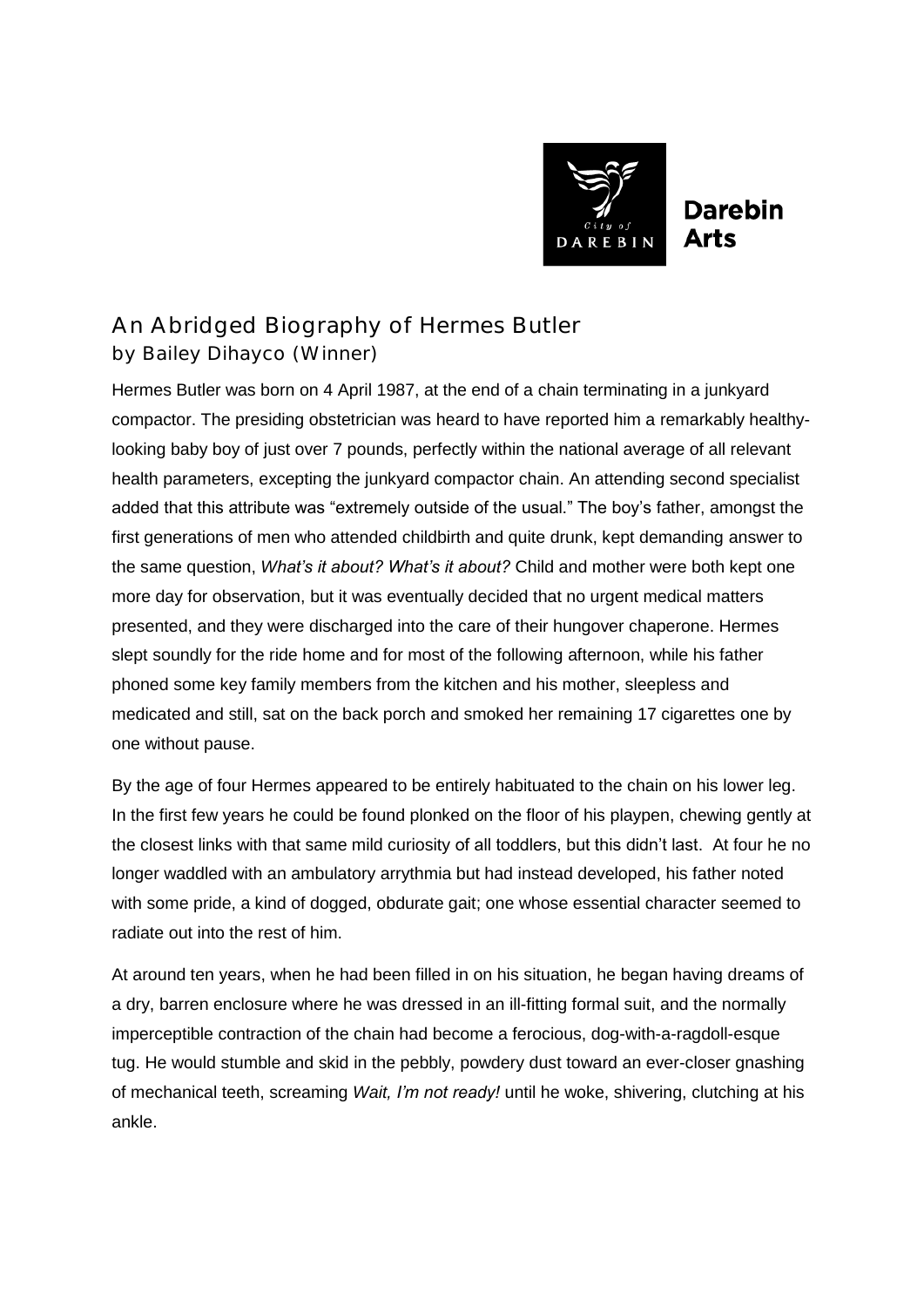Perennial doodling in the margins of his textbooks throughout high school revealed a surprising aptitude for geometry and perspective—officially diagnosed by an art teacher who wore way too many beads and said *there's a real oneness to it* about anything she thought was good. He entered a newly minted architectural design course at RMIT in the late spring of 2005 and exited with distinction four years later into a share house on the border of Fitzroy and Kew. He lost his virginity in this house to a girl with a pretty scar across her mouth, who fed him sugar-soaked strawberries and read him Emily Dickinson, and as they loved he felt the July cold of the chain against his heel.

At 29 he received a federal grant for the design of a recreation space in a mid-sized reserve and didn't tell a soul until it was done, jittery and manic and underweight.

In 2018, one of the men from his old share house was put in traction following a car accident. The ex-housemate was augmented in crucial places by wire and aluminium, steel staples holding him together where he had come apart, a melding of medicine and metallurgy. Much later, when he had recovered but for the faintest of limps, he told Hermes how the accident had made him feel "tethered" for the first time; to the intravenous drip, to the bed, to this white-walled world. Hermes found himself suddenly sobbing loud, ugly, goatlike sobs, for which the other man placed a lingering, uncertain hand upon his shoulder.

The night before his 45<sup>th</sup> birthday, Hermes sat on the bed in a hotel room in Tucson, Arizona, a menagerie of artisan pop-up cards and well-aged wine from his project team on the nightstand, and he began to pull on the chain. Slowly, hand over fist, he dragged the familiar links until he had accrued enough slack to loop his ankles, and then loop them again, and then again, until he had encased his legs to the mid-thigh with a thick mesh of varying greys. And again. And again. When his arms became too entangled to use, he began rotating on the spot. When gravity stalled out the steady, steel climb up his body, he dropped to his knees with a heavy clank. And at last, when there was no slack left to pull, he rose achingly to his feet and stood under the bulky, leaden weight for as long as he could bear.

Three friends, one of them a middle-aged law student whom Hermes would against all odds marry six years later, took him on a Sunday drive to a mildly famous Arizonian rock formation the following weekend, where their car tyre blew out and they stayed, well into dusk, lacerating their hands on soot-black tools and eventually calling roadside assistance. Hermes took the time to mount the peak of the outcrop and admire, both personally and professionally, the ceaseless, boundless level of the desert, a flat stage upon which his future stretched in steel links inexorably North-West.

He never left America.